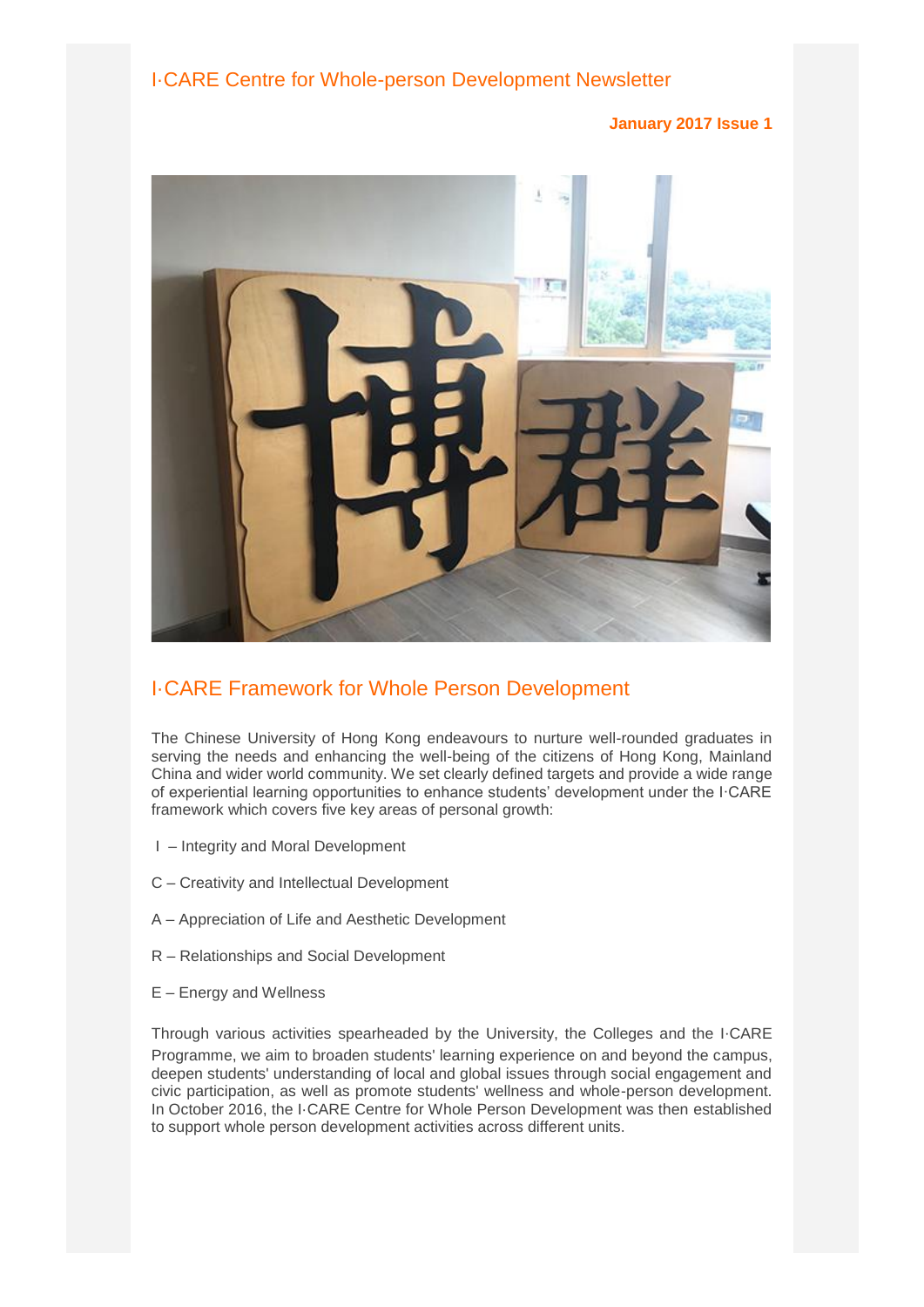

### Roadmap to Whole Person Development

Start planning your fruitful university life with the **[Student Development Portfolio](http://www.sdp.cuhk.edu.hk/)** (SDP)

### **Step 1 - Develop Your Learning Plan**

The earlier you start, the more time you have to enhance your learning.

- 1) First consider what you hope to achieve in short, medium and long term periods.
- 2) Identify learning opportunities that help achieve your goals.
- 3) Develop further your strengths and work on your weaknesses.

4) Set SMART (specific, measureable, attainable, relevant and time-bound) goals that motivate you.

- 5) Plan your actions and commit to them.
- 6) Review and keep track of your plan.

#### **Step 2 – Own Your Learning**

Different colleges and units in CUHK provide a variety of non-credit bearing University **Experiential Learning Activities (UELA)** to cultivate students' whole person development. In addition to UELA, students may also participate in a wide range of **Student Experiential Learning Activities (SELA)** organised by themselves and external organisations.

We also provide funding to support **[service projects](http://www4.cuhk.edu.hk/icare/index.php/en/projects/service-projects)** and **[social businesses](http://www4.cuhk.edu.hk/icare/index.php/en/projects/social-enterprise)** initiated by students.

### **Step 3 - Keep Track of Your Achievements**

Keeping track of your learning is as important as learning itself. The **[Student Development](http://www.sdp.cuhk.edu.hk/)  [Portfolio](http://www.sdp.cuhk.edu.hk/)** is an e-platform to provide a roadmap to guide students' whole person development under the I‧CARE framework. Check your UELA record regularly and update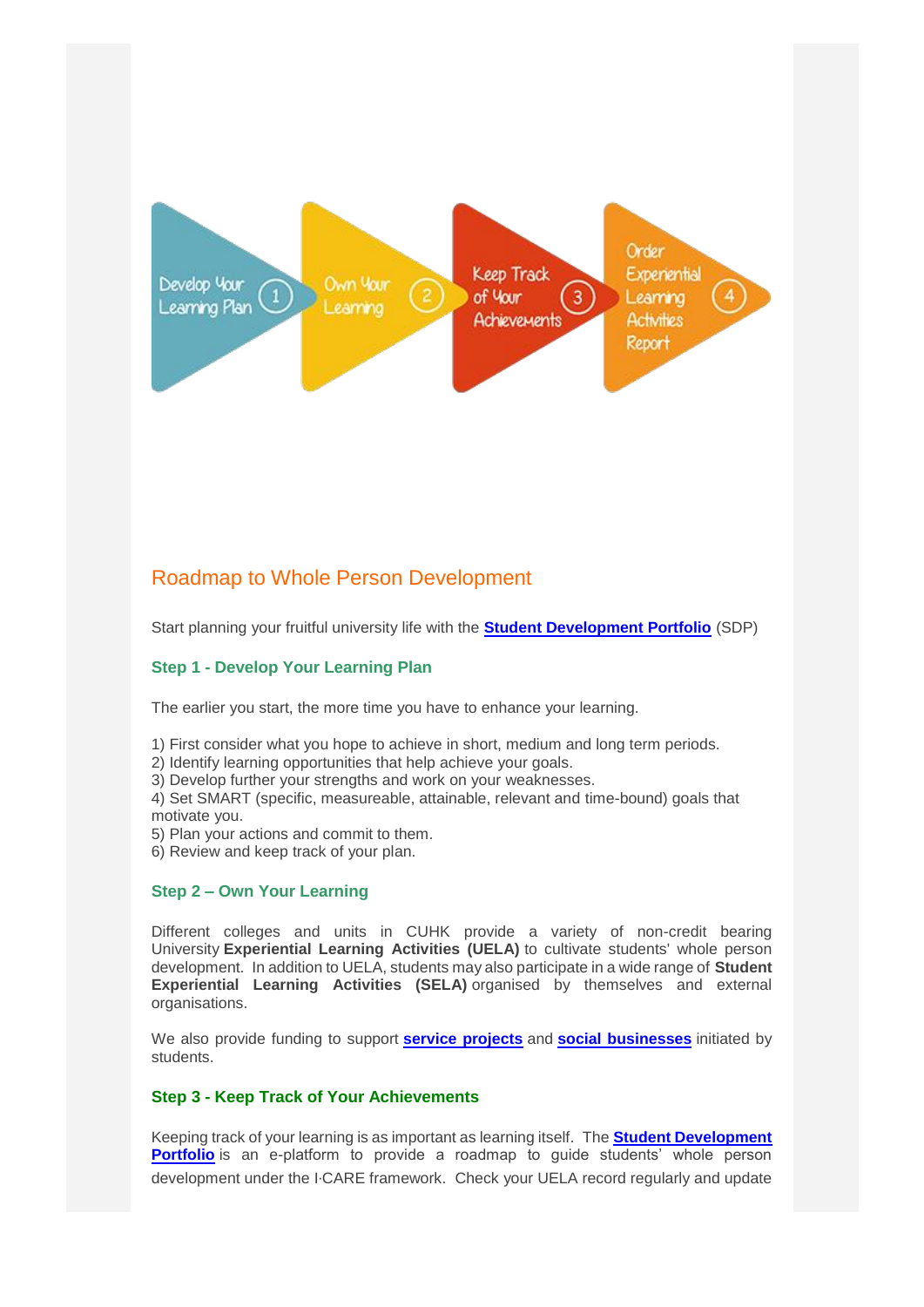your SELA timely to ensure it is up-to-date and accurate. Review and revise your action plans to achieve your personal goals.

#### **Step 4 - Order Experiential Learning Activities Report (ELA Report)**

Your ELA Report can be presented to interested parties such as potential employers and graduate schools to supplement your academic results as shown on the academic transcripts. Each graduate can request a report free of charge. **[Order Here](https://cloud.itsc.cuhk.edu.hk/webform/view.php?id=2664058)**.

![](_page_2_Picture_3.jpeg)

### I·CARE Social Service Projects Funding Scheme

**Quality Time for Families of Children with Attention Deficit Hyperactivity Disorder (ADHD): Multi-Family activities and Service Learning Project**

It is not uncommon for Hong Kong families to face challenges in raising children with Attention Deficit Hyperactivity Disorder (ADHD). Not only does the prevailing social stigma of the mental illness deter these families from help-seeking, the labels from the general public also render these families at a socially excluded state. The "Quality Time for Families of Children with ADHD" is a service programme initiated by students from the Department of Social Work and funded by I·CARE Programme. 12 concerned families participated in three Family Days and one overnight Family Wild Camp with 20 CUHK student volunteers from different disciplines. The project has created a mutually supporting network between the participating families and provided a memorable vacation for family bonding.

I·CARE Programme provides funding for student-initiated local and overseas service projects which enhance the well-being of the underprivileged. For details of the funding scheme, please refer to [https://goo.gl/5bzLGL.](https://goo.gl/5bzLGL)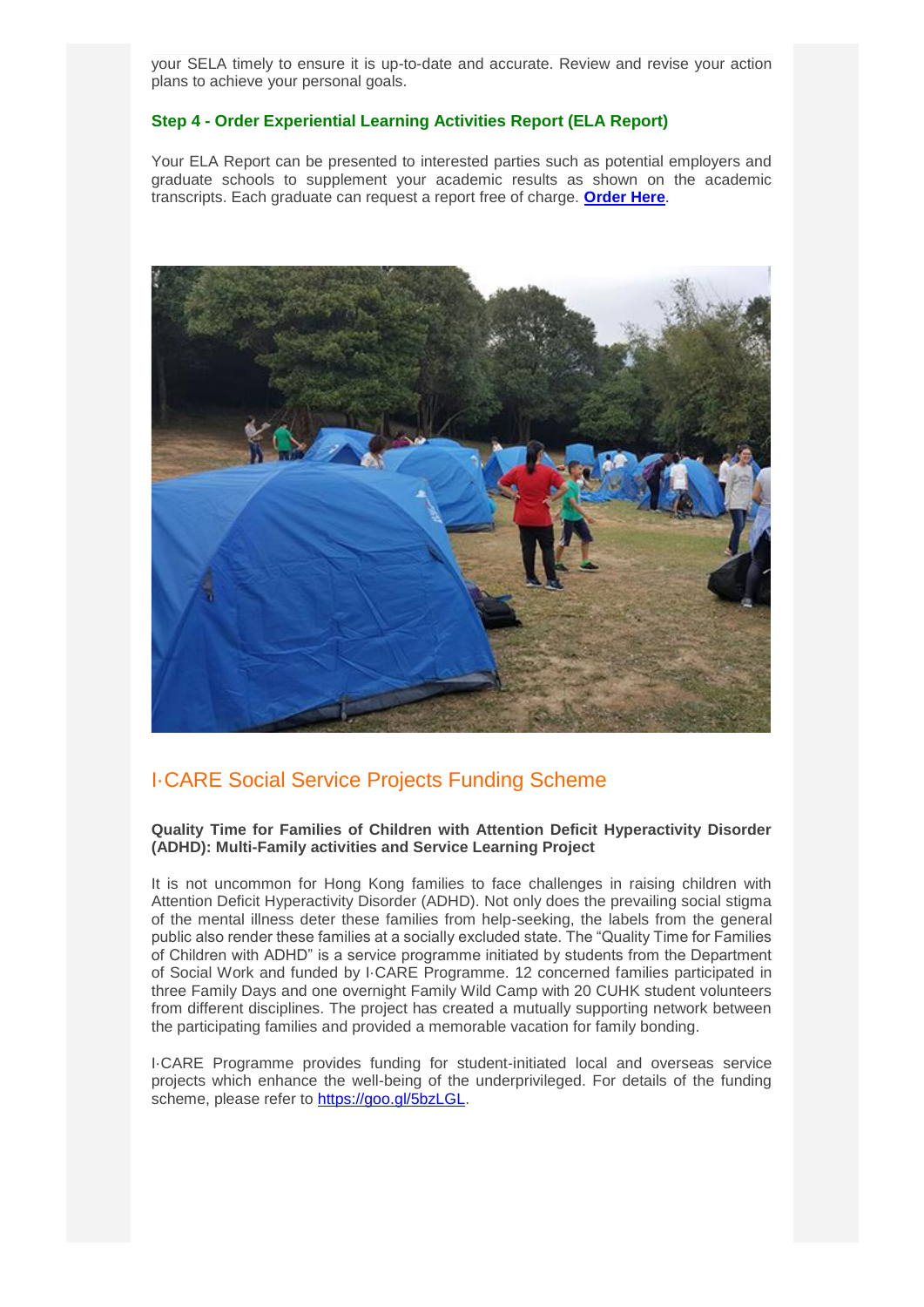![](_page_3_Picture_0.jpeg)

# Wu Zhi Qiao (Bridge to China) Revisit trip to Chongqing

A dedicated group of CUHK students from the WZQ team has been designing and building footbridges and facilities in remote villages in Mainland China in the past few years.

In order to evaluate previous projects, a team of three members conducted another trip to revisit one of the sites (Chongqing) from November 11 to November 16, 2016. They examined the bridge, the condition of the wall paintings and the small library they built for a primary school back in August 2015.

After a year of time, the bridge was still in good condition and has made the villagers' life more convenient. Meanwhile, the reading corner set up by the team has been very popular among students that they hope to expand the collection of books in the library. Yet, the wall painting has begun to deteriorate due to rain drips and typhoons. The team members hope to re-do the painting in near future.

Leave them a note on the CUHK Wu Zhu Qiao Facebook at <https://www.facebook.com/wzq.cuhk> to show your support!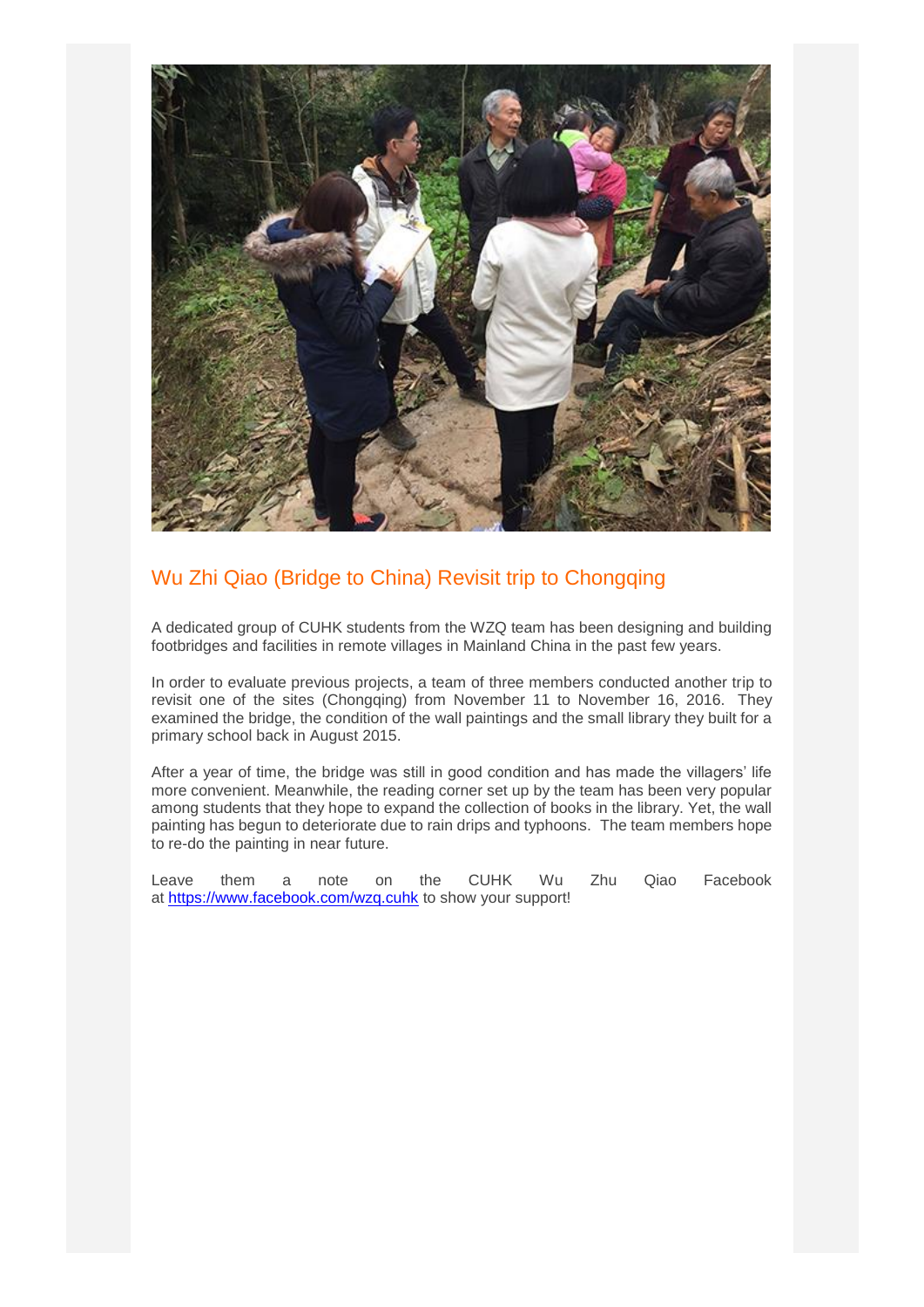![](_page_4_Picture_0.jpeg)

# University Lecture on Civility

### **The Journey to Joy & In Solitude I Learn…**

Every year, the University Lecture on Civility invites prominent speakers to share their humanistic points of view with CUHK staff and students and inspire them to reflect on the meaning of life.

This year, at the beginning of the school term, Meditation Master Yongey Mingyur Rinpoche was invited to speak on the topic "The Journey to Joy". He shared his story on how he walked through from his sufferings from panic disorder in childhood to being dubbed as "the world's happiest man". During the lecture, he taught 1300 audiences, step by step, how to do meditation.

At the season of graduation, Taiwan renowned writer, poet and painter Chiang Hsun spoke on the topic "In Solitude I Learn…". Mr. Chiang gave an inspiring speech to the audiences by introducing Su Shi's Calligraphy "Han Shi Tie" on how to deal with challenges in life with solitude.

You are welcome to recap the two lectures:

【The Journey to Joy】 Speaker: Yongey Mingyur Rinpoche Language: English Video: <https://www.youtube.com/watch?v=SyQOCeVfbJs&t=1s>

【In Solitude I Learn...】 Speaker: Chiang Hsun Language: Mandarin Video: [https://www.youtube.com/watch?v=XcE9\\_Q50FXE&t=1883s](https://www.youtube.com/watch?v=XcE9_Q50FXE&t=1883s)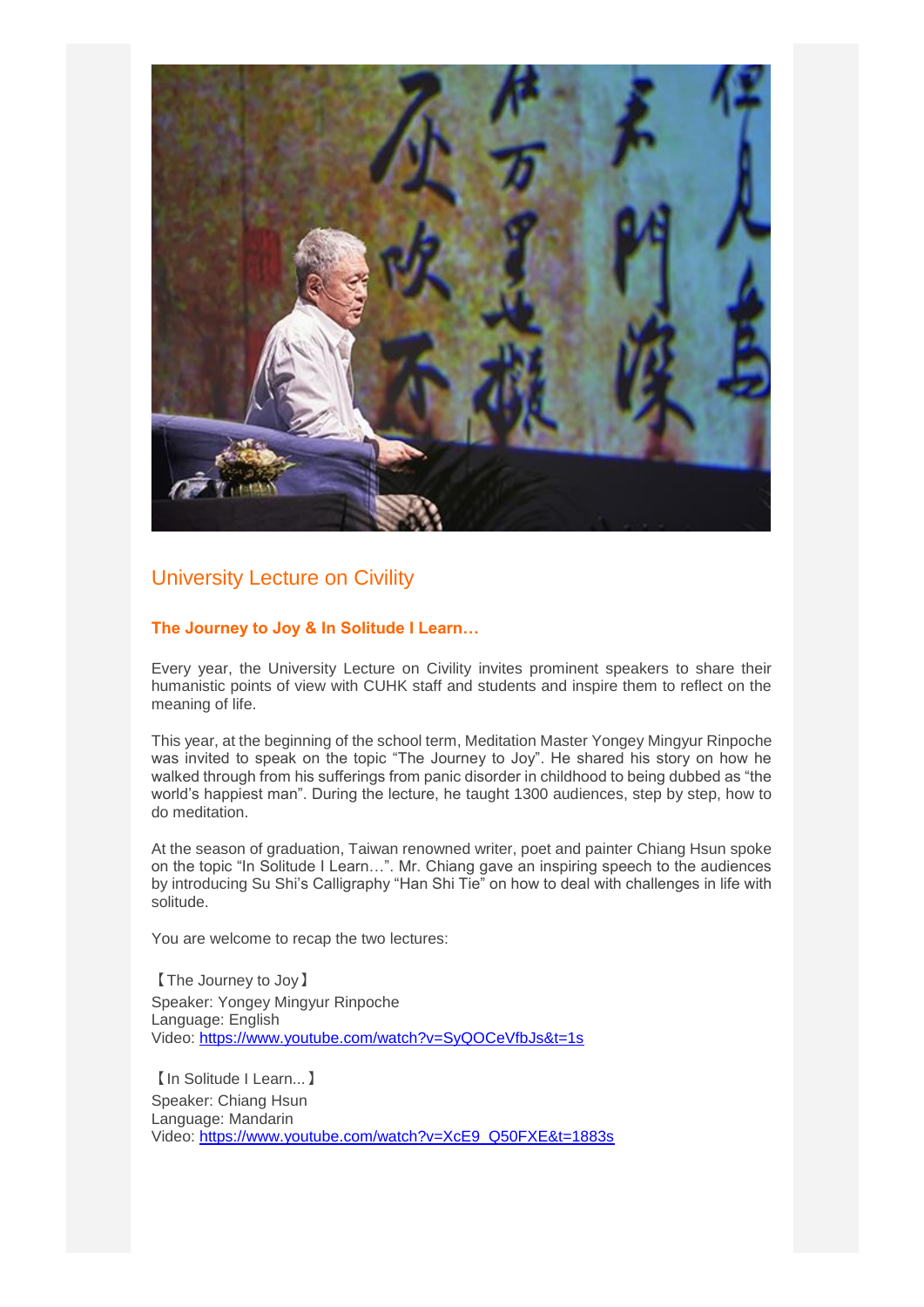![](_page_5_Picture_0.jpeg)

# Support Second-hand Clothing @ CU Clothes Corner

Supported by the I·CARE Community Research Project, CU Clothes Corner, as part of the CU Happy Corner, has built a bricks-and-mortar shop for regular exchange of second-hand clothing. A campaign titled "Fashion Awakening Week" was held in November 2016. Throughout the week, a series of intellectual talks and interactive workshops were organised to discuss the phenomenon of fast fashion. These activities included an exhibition on fashion awareness, a clothing exchange bazaar, a symposium on fast fashion, two movie screenings, an old T-shirt upcycling workshop and a second hand clothes mix-and-match workshop. The activities have provoked discussions on the meaning of fashion, the concepts of green fashion and ideas on tackling the current unhealthy trend of fast fashion. The campaign has successfully encouraged the use and exchange of second hand clothes. They have just launched the winter collection.

Follow them on Facebook for new arrivals <https://www.facebook.com/cuclothescorner/>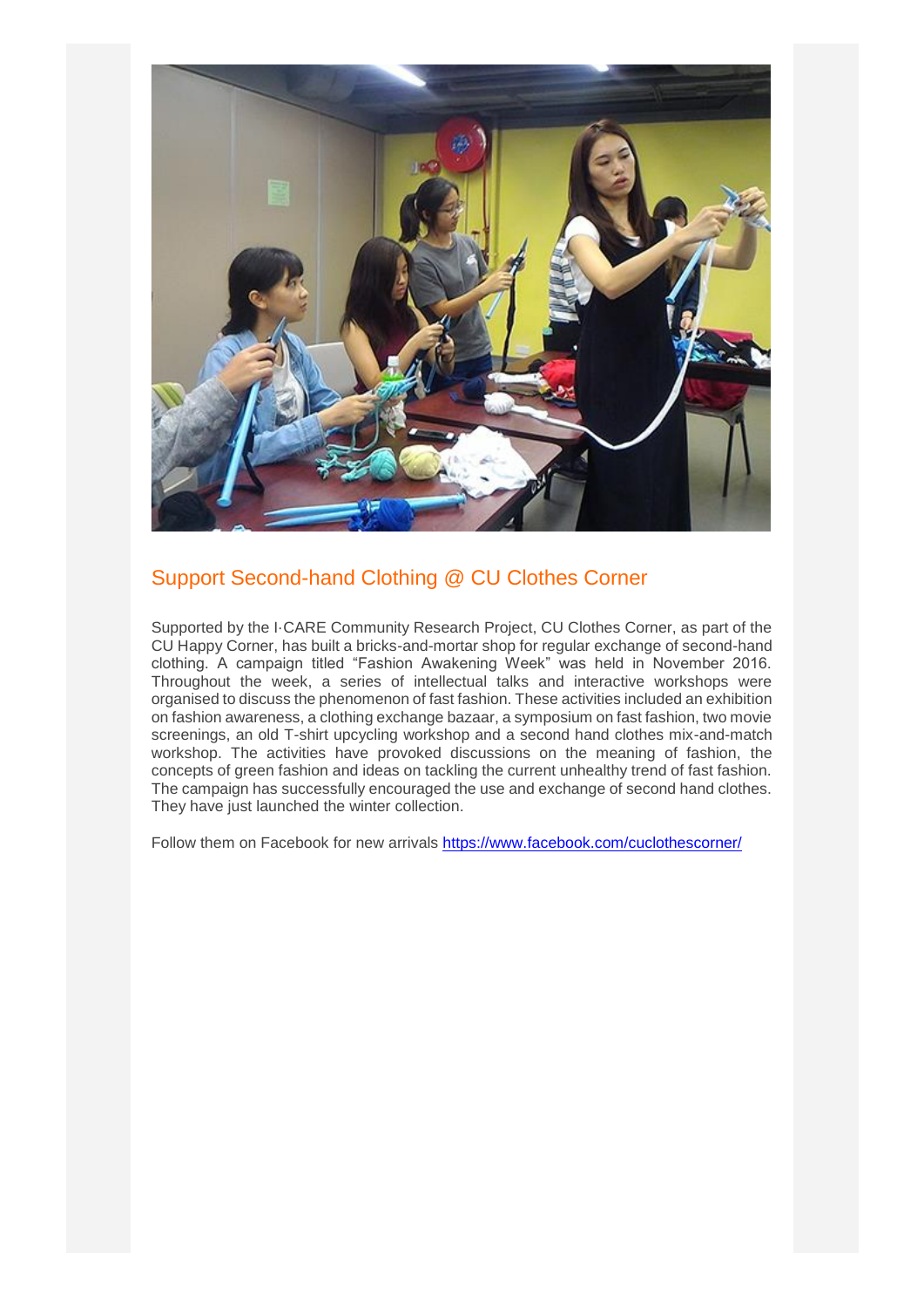# Upcoming Activities

![](_page_6_Picture_1.jpeg)

# I‧CARE NGO Internship Programme (Mainland China and Taiwan)

On the theme "Action x Dialogue", the Internship Programme provides participants the unique opportunity to experience a different culture, to put theories into practice and to create positive changes. Selected students will work in renowned NGOs in Mainland China or Taiwan for two months during the coming summer (May to August 2017). Interested students are invited to attend the following briefing cum sharing session:

Date: 24 Jan 2017 (Tue) Time: 5:00 – 7:00 pm Venue: Rm 502, Wong Foo Yuan Building Registration: <https://goo.gl/forms/3NApAbTQw8iIH9RC3>

More details are available at <https://www.facebook.com/iCareIntern/> (in Chinese only)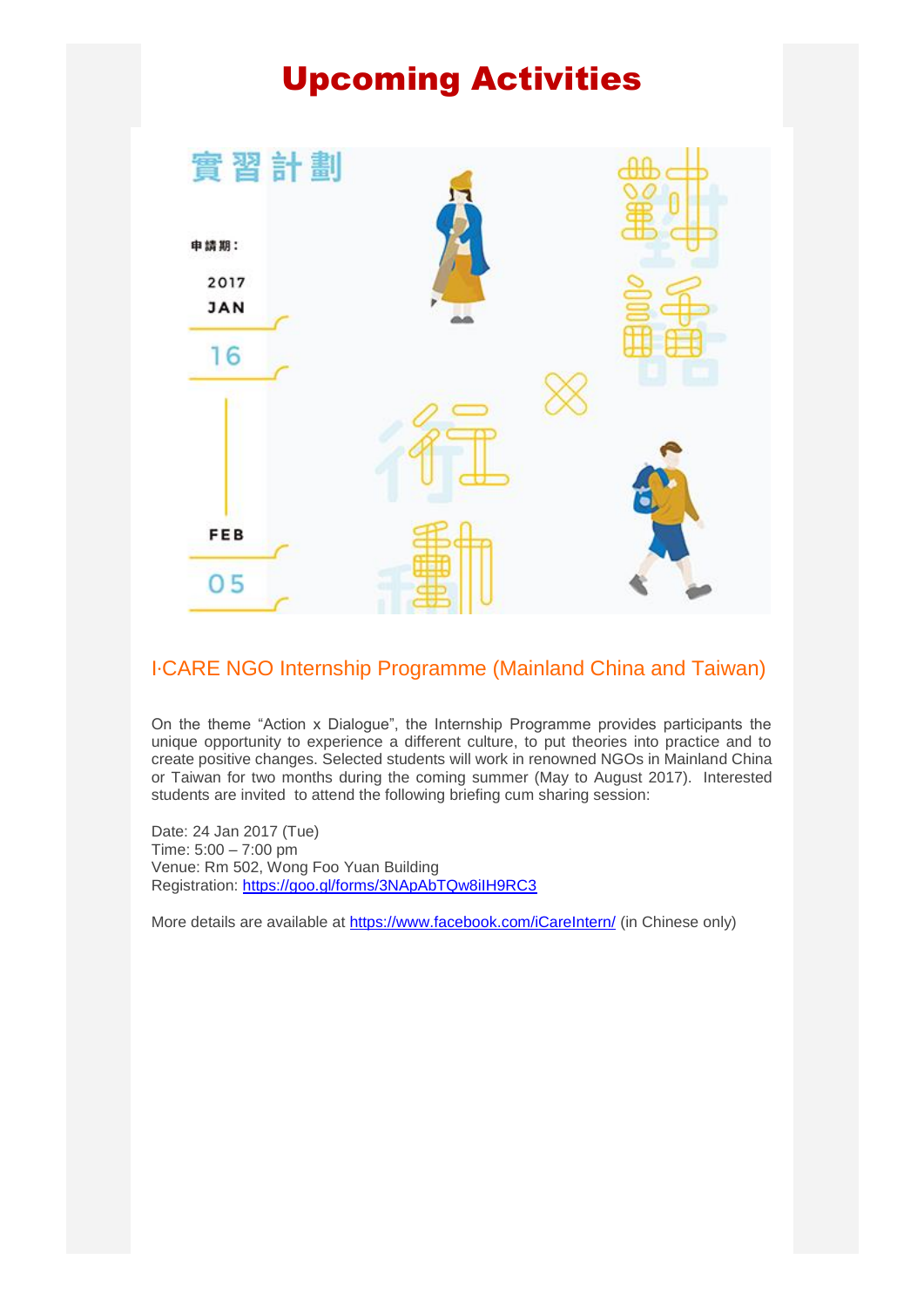![](_page_7_Picture_0.jpeg)

# I·CARE Cultural Tours Project

A cultural tour differs from the usual travelling experience that it takes the cultural background of a particular place as the focal point. From this unique perspective, travelers can have a richer experience and gain a deeper understanding of the location.

This year, the I·CARE Cultural Tours Project 2016-17 has invited 40 CUHK students to act as cultural ambassadors to guide tours for local secondary school students, allowing them to understand Hong Kong from a different angle. Through the cultural tours, they trace the historical footsteps of Hong Kong.

Five themed tours are being developed. The route "A Journey of Art and Galleries in Hong Kong" will take participants to the Central district. They will visit the art piece "Woman Aflame 1980" at Landmark, the galleries at Pedder Building and PMQ, a landmark for creative industries that used to be a police married quarters.

Apart from the "A Journey of Art and Galleries in Hong Kong" tour, there are four other tours on local heritage, housing, pop culture and transportation development.

From March to May 2017, guided tours will be opened to secondary schools in the New Territories area as well as CUHK staff and students. Tours will be delivered in Cantonese. Stay tuned!

More details about the Project are available at: [goo.gl/z3WO0h](https://goo.gl/z3WO0h)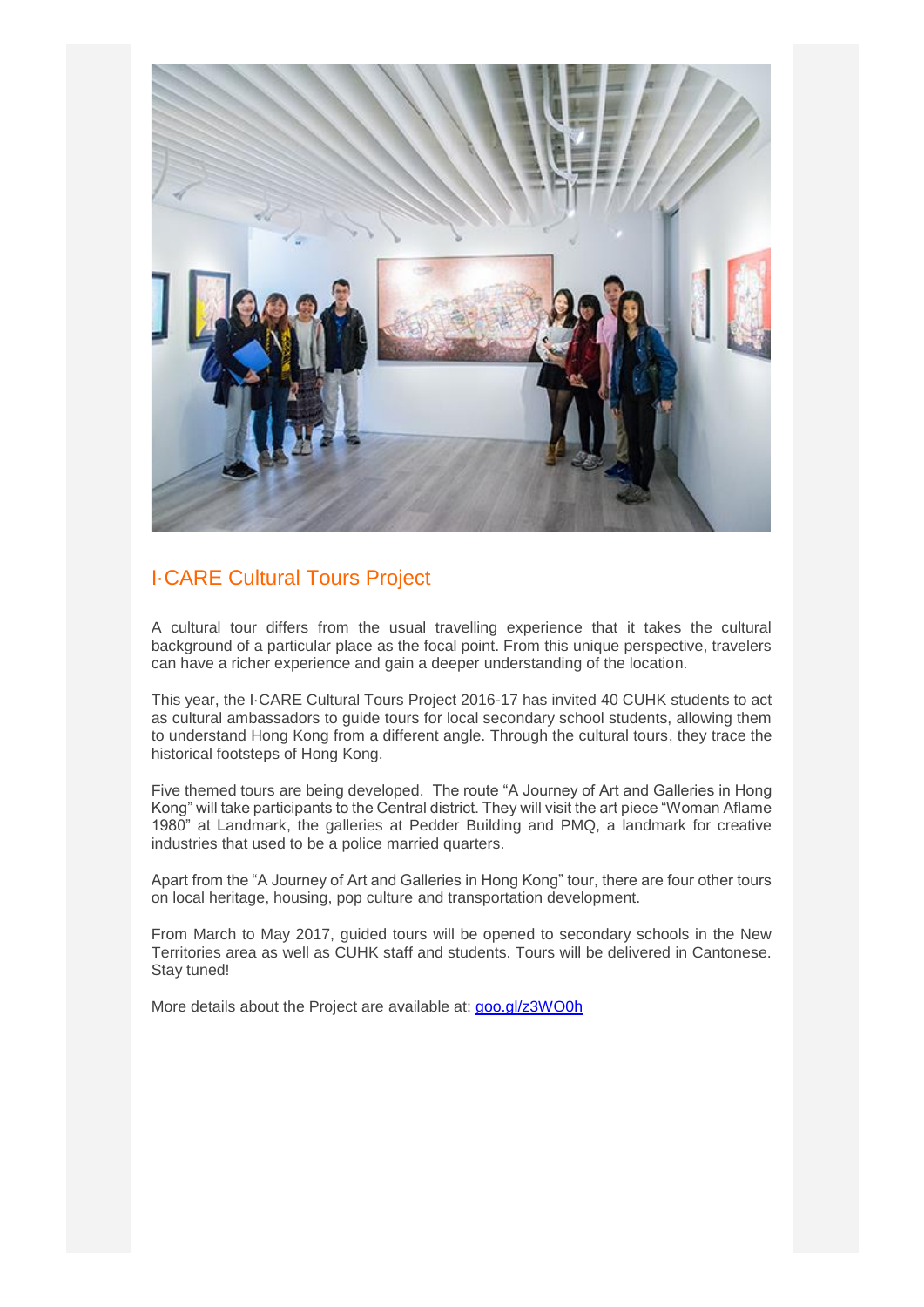![](_page_8_Picture_0.jpeg)

# I·CARE Social Enterprise Mentoring Scheme

Students are invited to apply for the Social Enterprise Mentoring Scheme which aims at providing mentorship, coaching and funding for students and/or recent graduates who wish to

- actualise their business plan with social missions
- further develop / scale up an established social enterprise, or
- get feedback on some tentative social business ideas

#### **One-on-One Mentoring**

The Mentoring Scheme provides young social entrepreneurs the opportunity to learn from experienced leaders. Mentors will connect mentees with entrepreneurial networks, resources and opportunities. The Scheme also provides training programmes, workshops, seminars, incubation service with on-site guidance and support for students to develop ideas for social enterprises projects.

[See Profile of Our Mentors](http://www4.cuhk.edu.hk/icare/icare_media/Projects/CSR/2016-17/se_mentoring_mentor_list.pdf)

#### **Seed Funding**

When the business proposal is ready to launch, mentees may submit applications for the Chinese University Social Enterprise Fund (CUSE Fund) which is set up to support CUHK students and young graduates aspiring to lead social change through engagement in social entrepreneurship.

### **Eligibility**

- Current students and/or recent graduates of CUHK (within 3 years of graduation)
- Individual students and students groups are both welcome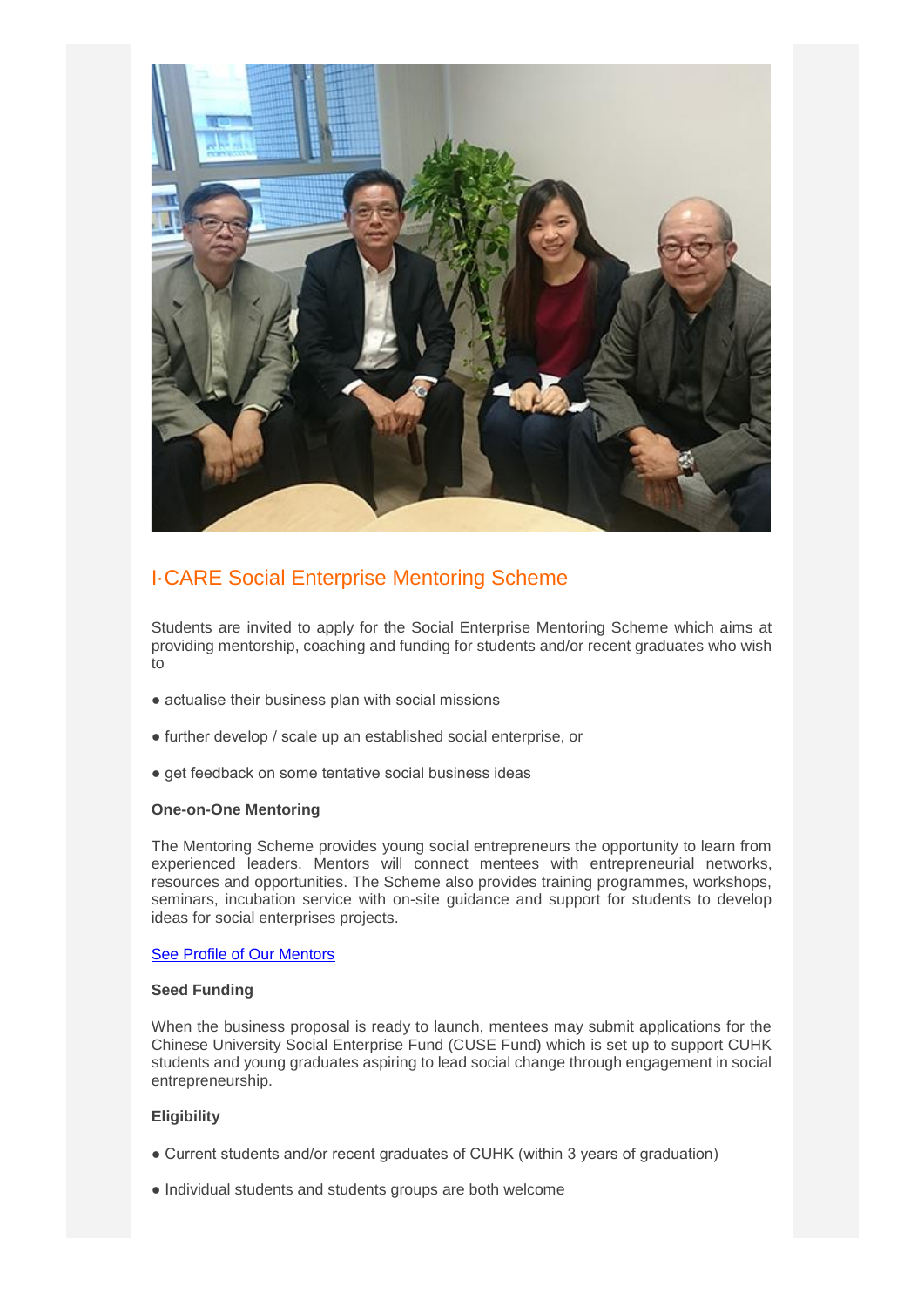● Demonstrable interest in starting a social enterprise in the future or experience in running a social enterprise

#### **Schedule**

Jan 23, 2017 : Application deadline Week of Feb 6, 2017 : First meeting with mentors Mar - Sept 2017 : Mentoring, coaching and training<br>Oct 2017 : CUSE funding first round applicati : CUSE funding first round application

#### **Application Procedure**

Please complete an online [application form](https://cloud.itsc.cuhk.edu.hk/webform/view.php?id=2506160) with a short statement sharing what interests you as a social entrepreneur on or before January 23, 2017.

#### **Enquiry**

Tel: 3943-7980 Email: [zivkwong@cuhk.edu.hk](mailto:zivkwong@cuhk.edu.hk)

![](_page_9_Picture_7.jpeg)

### Fitness x Mentorship Scheme

The Physical Education Unit and the I·CARE Centre for Whole Person Development is launching a pilot "Fitness x Mentorship" Scheme to promote energy and wellness, one of the five aspects of whole person development under the I·CARE framework.

Participating CUHK students will receive professional training in a sports while empowering a group of secondary students and enhancing their social mobility.

Choices of Sports Programme 1 (20 quota): Street Running (eight Friday/Saturday afternoons from mid Feb to mid Mar) Programme 2 (10 quota): Rope Skipping (eight Saturday afternoons from Feb to April) Programme 3 (10 quota): Table Tennis (eight Saturday afternoons from Feb to Mar)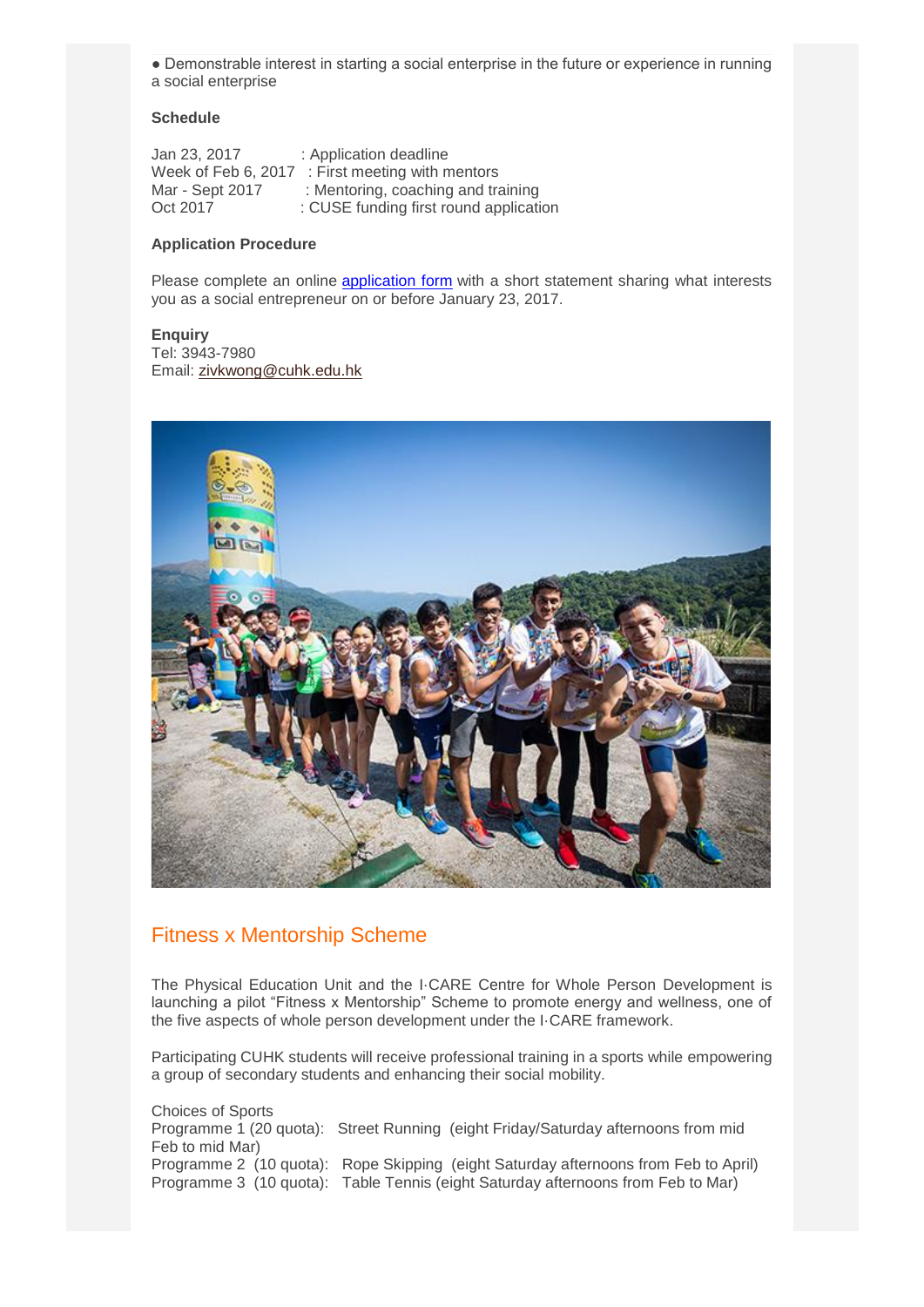Training sessions will be held at or near CUHK campus. Participants of Programme 2 and 3 will take part in social services with secondary school students at other places.

To view date, time, venue and registration method, please visit the following links

Programme 1: <https://cloud.itsc.cuhk.edu.hk/webform/view.php?id=2549221> Programme 2: <https://cloud.itsc.cuhk.edu.hk/webform/view.php?id=2589885> Programme 3: <https://cloud.itsc.cuhk.edu.hk/webform/view.php?id=2590781>

#### **Time Commitment**

Students must attend at least 6 training sessions and take part in the mentorship scheme. Priority will be given to students who can attend all activities.

**Fee** Free of Charge

#### **Enrollment**

Interested students should register online on or before 20 Jan 2017.

#### **Enquiries**

Please contact Ms Sophia Lam at 3943 9860 or [sophialam@cuhk.edu.hk](mailto:sophialam@cuhk.edu.hk)

![](_page_10_Picture_10.jpeg)

### I·CARE Social Service Project Funding 2016-17

I·CARE Programme invites social services project proposals from students,student associations, units and departments of the University that contribute to the whole person development of students. Approved social service projects to be carried in Hong Kong, Mainland China or overseas will be provided with funding support.

#### **Projects with an overall budget over HK\$50,000**

Maximum funding award: Same as the budget in the project proposal Application deadline: 31 March 2017 Project starting date: At least two months after the application deadline